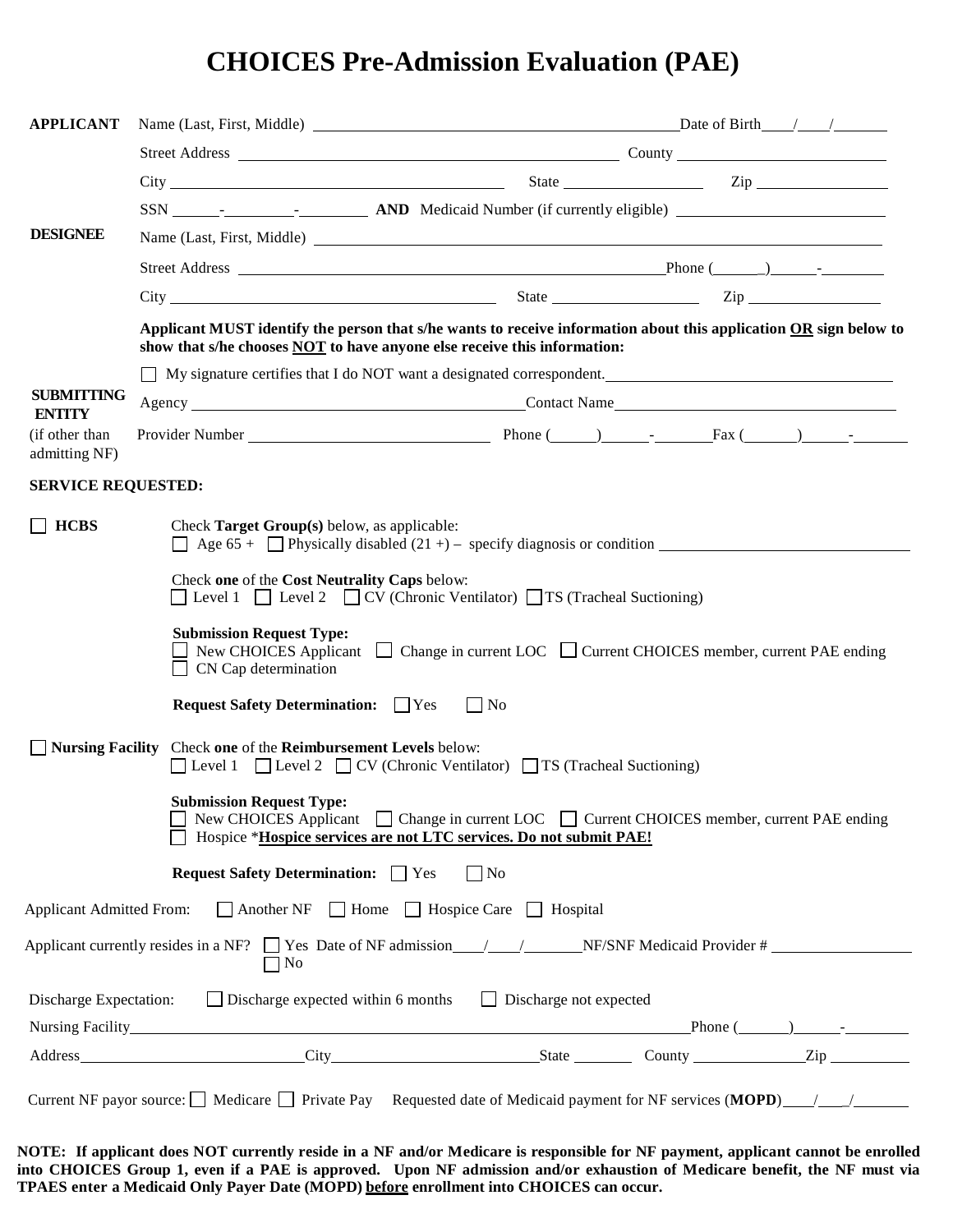#### **I. TRANSFER:**

The applicant is incapable of transfer to and from bed, chair, or toilet unless physical assistance is provided by others on an ongoing basis**.** 

\*Approval of this deficit requires documentation of the medical condition(s) contributing to this deficit, as well as the specific type and frequency of transfer assistance required.

#### **Can applicant transfer to and from bed, chair, or toilet without physical help from others?**

- **A.** Applicant is always capable of transfer to and from bed, chair, or toilet without physical assistance.
- **U.** Applicant is incapable of transfer to and from bed, chair, or toilet unless physical assistance is provided by others 1-3 days per week
- **UN**. Applicant is incapable of transfer to and from bed, chair, or toilet unless physical assistance is provided by others 4-6 days per week.
- **N.** Applicant is never capable of transfer to and from bed, chair, or toilet without physical assistance 7 days per week.

## **II. MOBILITY:**

The applicant requires physical assistance from another person for mobility on an ongoing basis. Mobility is defined as the ability to walk, using mobility aids such as a walker, crutch, or cane if required, or the ability to use a wheelchair (manual or electric) if walking is not feasible.

\*Approval of this deficit requires documentation of the medical condition(s) contributing to this deficit, as well as the specific type and frequency of mobility assistance required.

#### **Can applicant walk without physical help from others?**

- **A.** Applicant is always capable of walking without physical assistance.
- **U.** Applicant is incapable of walking unless physical assistance is provided by others 1-3 days per week.
- **UN.** Applicant is incapable walking unless physical assistance is provided by others 4-6 days per week.
- **N.** Applicant is never capable of walking without physical assistance 7 days per week.

#### **If walking is not feasible (answer to mobility question above is UN or N), is applicant capable of using a wheelchair, either manual or electric?**

- **A.** Applicant is always capable of mobility without physical assistance.
- **U.** Applicant is incapable of wheelchair mobility unless physical assistance is provided by others 1- 3 days per week.
- **UN.** Applicant is incapable of wheelchair mobility unless physical assistance is provided by others 4-6 days per week.
- **N.** Applicant is never capable of wheelchair mobility without physical assistance 7 days per week.

#### **III. EATING:**

The applicant requires physical assistance with gastrostomy tube feedings or physical assistance or constant one-on-one observation and verbal assistance (reminding, encouraging) to consume prepared food and drink (or self-administer tube feedings, as applicable) or must be fed part or all of each meal. Food preparation, tray set-up, assistance in cutting up foods, and general supervision of multiple residents shall not be considered to meet this requirement.

\*Approval of this deficit requires documentation which supports the need for such intervention, along with evidence that in the absence of such physical assistance or constant one-on-one observation and verbal assistance, the applicant would be unable to self-perform this task. For PAEs submitted by an entity other than an MCO, NF, or PACE, an eating or feeding plan specifying the type, frequency and duration of supports required by the applicant for feeding, along with evidence that in the absence of such physical assistance or constant one-on-one observation and verbal assistance, the applicant would be unable to self-perform this task is required.

**Can applicant eat prepared meals or administer tube feedings without assistance from others?**

**A.** Applicant is always capable of eating prepared meals **or administering tube feedings** without assistance.

**U.** Applicant is incapable of eating prepared meals **or administering tube feedings** unless l assistance is provided by others 1-3 days per week.

**UN.** Applicant is incapable of eating prepared meals **or administering tube feedings** unless assistance is provided by others 4- 6 days per week.

**N.** Applicant in never capable of eating prepared meals **or administering tube feedings** without assistance 7 days per week.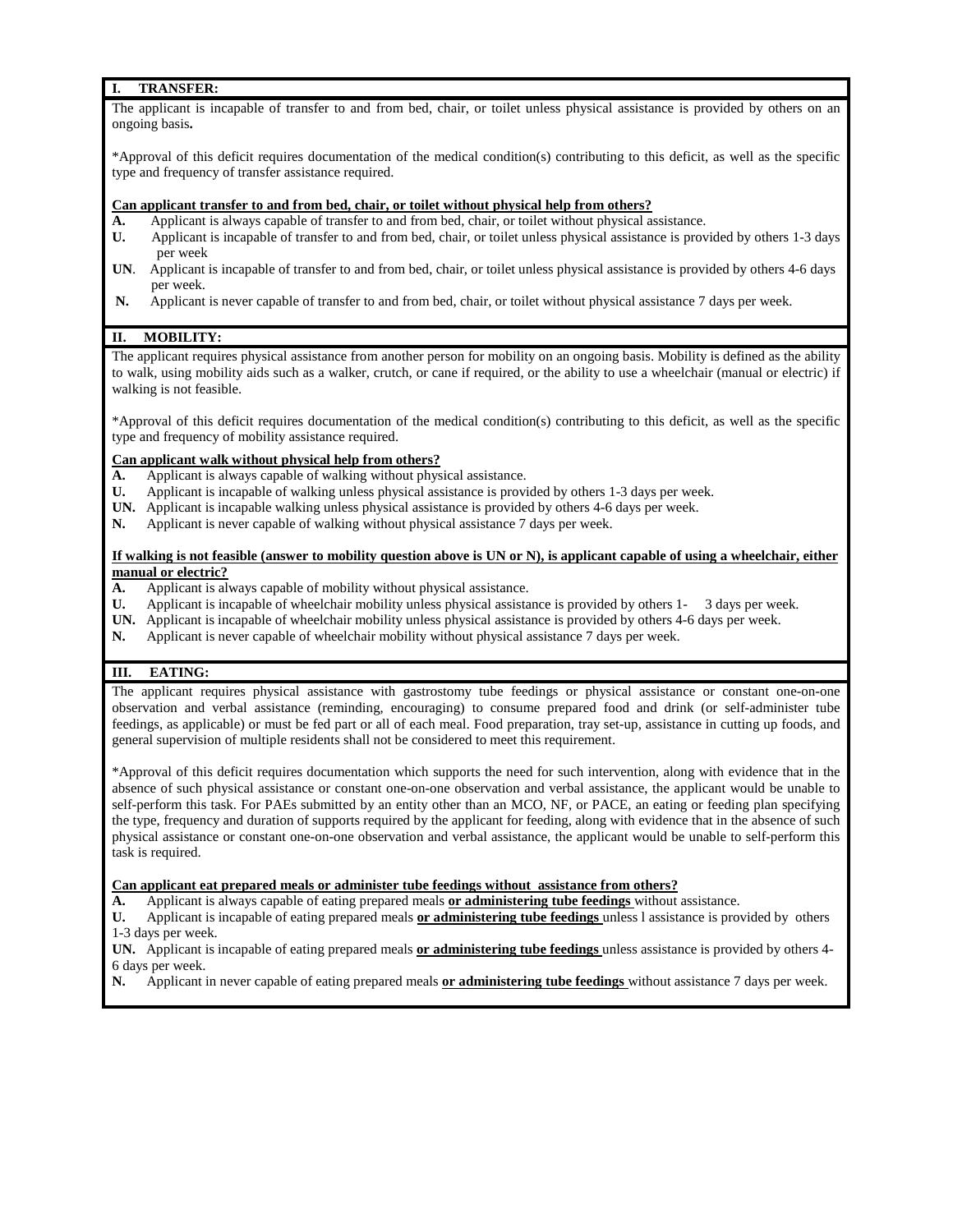## **IV. TOILETING**

The applicant requires physical assistance from another person to use the toilet on an ongoing basis \*Approval of this deficit requires documentation of the specific type and frequency of toileting assistance required.

#### **Can applicant toilet without physical help from others (This does not include transferring)?**

- **A.** Applicant is always capable of toileting without physical assistance.
- **U.** Applicant is incapable of toileting unless physical assistance is provided by others 1-3 days per week.
- **UN**. Applicant is incapable of toileting unless physical assistance is provided by others 4-6 days per week.
- **N.** Applicant in never capable of toileting without physical assistance 7 days per week.

# **IF INCONTINENT:** Does applicant require physical assistance from another person to perform incontinent care on an ongoing basis? Check Type(s): [ ] Bowel [ ] Bladder

- **Check Type(s):** [ ] **Bowel** [
- **A.** Applicant is always capable of performing incontinence care without physical assistance.
- **U.** Applicant is incapable of performing incontinence care and requires physical assistance 1-3 days per week.
- **UN.** Applicant is incapable of performing incontinence care and requires physical assistance 4-6 days per week.
- **N.** Applicant is never capable of performing incontinence care and requires physical assistance 7days per week

**If catheter/ ostomy present: Does applicant require physical assistance from another person to perform catheter/ ostomy care on an ongoing basis?**

- **A**. Applicant is always capable of performing catheter/ ostomy care without physical assistance.
- **U.** Applicant is incapable of performing catheter/ ostomy care and requires physical assistance 1-3 days per week.
- **UN**. Applicant is incapable of performing catheter/ ostomy care and requires physical assistance 4-6 days per week.
- **N**. Applicant is never capable of performing catheter/ ostomy care and requires physical assistance 7days per week.

# **V. ORIENTATION:**

The applicant is disoriented to person (e.g., fails to remember own name, or recognize immediate family members), place (e.g., does not know residence is a NF), or event/situation (e.g., is unaware of current circumstances in order to make decisions that prevent risk of harm)

\*Approval of this deficit requires documentation of the specific orientation deficit(s), including the frequency of occurrence of such deficit(s), and the impact of such deficit(s) on the applicant.

#### Is applicant orientedtoPERSON (fails to remember own name, or recognizes family), PLACE (does not know **residence is a NF), or event/situation (e.g., is unaware of current circumstances in order to make decisions that prevent risk of harm)?**

- **A.** Applicant is always oriented to person, place and event/situation.
- **U**. Applicant is not oriented to person or place or event/situation 1-3 days per week.
- **UN.** Applicant is not oriented to person or place or event/situation 4-6 days per week.
- **N.** Applicant is never oriented to person or place or event/ situation 7 days per week.

## **VI. COMMUNICATION:**

#### **Expressive Communication**

The applicant is incapable of reliably communicating basic needs and wants (e.g., need for assistance with toileting; presence of pain) in a manner that can be understood by others, including through the use of assistive devices

\*Approval of this deficit requires documentation of the medical condition(s) contributing to this deficit, as well as the specific type and frequency of communication assistance required.

#### **EXPRESSIVE: Can applicant reliably communicate basic wants and needs?**

- **A.** Applicant is always capable of reliably communicating basic needs and wants.
- **U.** Applicant is incapable of reliably communicating basic needs and wants and requires continual intervention 1-3 days per week.
- **UN**. Applicant is incapable of reliably communicating basic needs and wants, and requires continual intervention 4-6 days per week.
- **N.** Applicant is never capable of reliably communicating basic needs and wants, and requires continual intervention 7 days per week.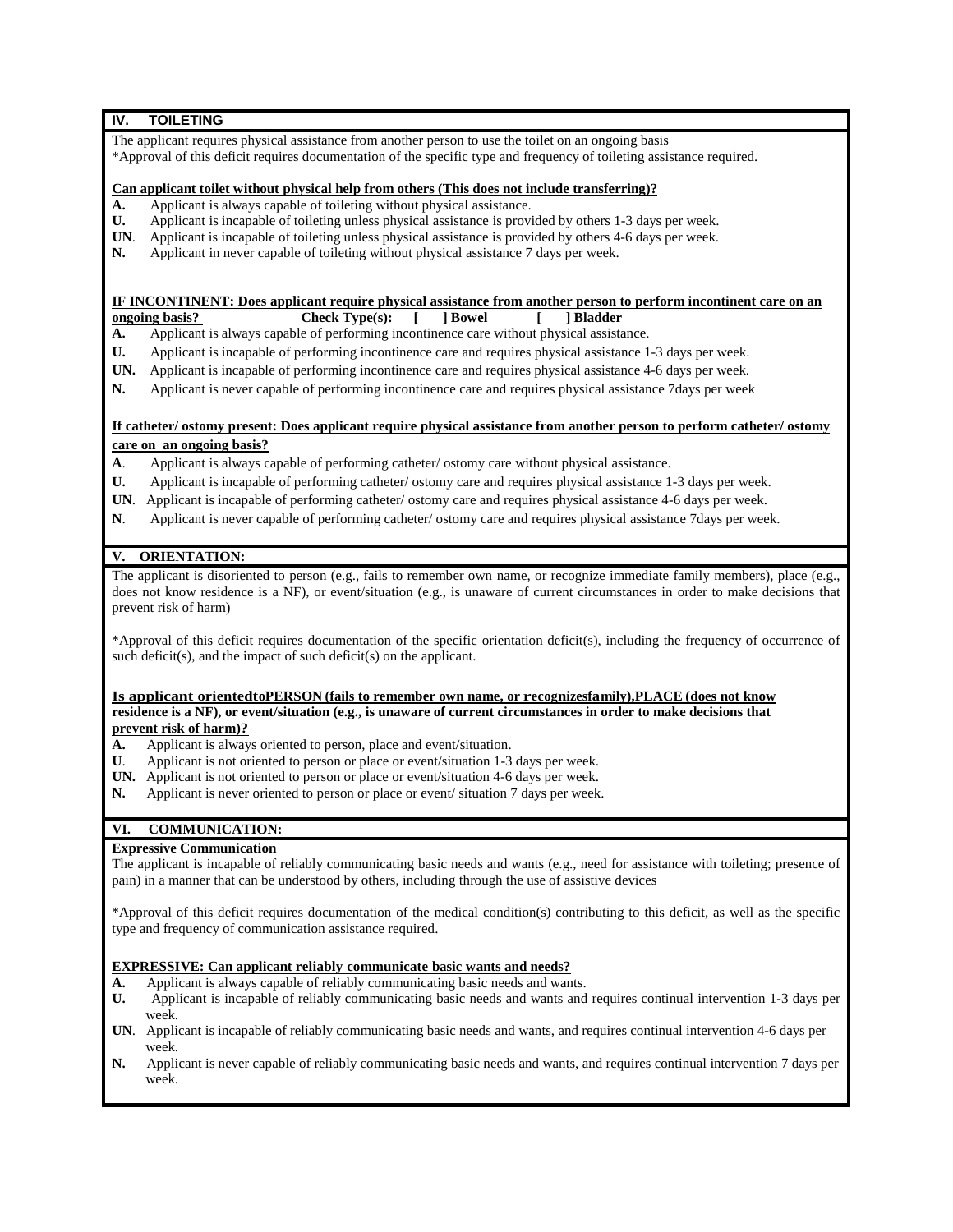#### **Receptive Communication**

The applicant is incapable of understanding and following very simple instructions and commands without continual intervention.

\*Approval of this deficit requires documentation of the medical condition(s) contributing to this deficit, as well as the specific type and frequency of communication assistance required.

#### **RECEPTIVE: Can applicant understand and follow very simple instructions without continual intervention?**

- **A.** Applicant is always capable of understanding and following very simple instructions and commands without continual intervention.
- **U.** Applicant is incapable of understanding and following very simple instructions and commands without continual intervention 1-3 days per week.
- **UN.** Applicant is incapable of understanding and following very simple instructions and commands without continual intervention 4-6 days per week.
- **N.** Applicant is never capable of understanding and following very simple instructions and commands without continual intervention 7days per week.

#### **VII. MEDICATION:**

The applicant is not cognitively or physically capable of self-administering prescribed medications at the prescribed schedule despite the availability of limited assistance from another person. Limited assistance includes, but is not limited to, reminding when to take medications, encouragement to take, reading medication labels, opening bottles, handing to applicant, reassurance of the correct dose, and the use of assistive devices including a prepared medication box. An occasional lapse in adherence to a medication schedule shall not be sufficient for approval of this deficit; the applicant must have physical or cognitive impairments which persistently inhibit his or her ability to self-administer medications.

\*Approval of this deficit requires evidence that such interventions have been tried or would not be successful, and that in the absence of intervention, the applicant's health would be at serious and imminent risk of harm.

#### **Is applicant physically or cognitively able to self-administer medications with limited assistance from others**

**(as described above)? This excludes sliding scale insulin which is documented in the skilled services section.**

- **A.** Applicant is always capable of self-administration of prescribed medications.
- **U.** Applicant is incapable of self-administration of prescribed medications without physical intervention 1-3 days per week.
- **UN.** Applicant is incapable of self-administration of prescribed medications without physical intervention 4-6 days per week.
- **N.** Applicant is never capable of self-administration of prescribed medications without physical intervention 7 days per week.

**NOTE:** If 'UN' or 'N' is marked, please list medications for which assistance is needed, and provide an explanation regarding why the applicant is unable to self-administer with limited help from others:

#### **VIII. BEHAVIOR:**

The applicant requires persistent staff or caregiver intervention and supervision due to an established and persistent pattern of behavioral problems which are not primarily related to a mental health condition (for which mental health treatment would be the most appropriate course of treatment) or a substance abuse disorder (for which substance abuse treatment would be the most appropriate course of treatment), and which, absent such continual intervention and supervision, place the applicant or others at imminent and serious risk of harm. Such behaviors may include physical aggression (including assaultive or self-injurious behavior, destruction of property, resistive or combative to personal and other care, intimidating/threatening, or sexual acting out or exploitation) or inappropriate or unsafe behavior (including disrobing in public, eating non-edible substances, fire setting, unsafe cooking or smoking, wandering, elopement, or getting lost).

\*Approval of this deficit requires documentation of the specific behaviors and the frequency of such behaviors.

#### **Does applicant require persistent intervention for an established and persistent pattern of behavioral problems not primarily related to a mental health or substance abuse disorder?**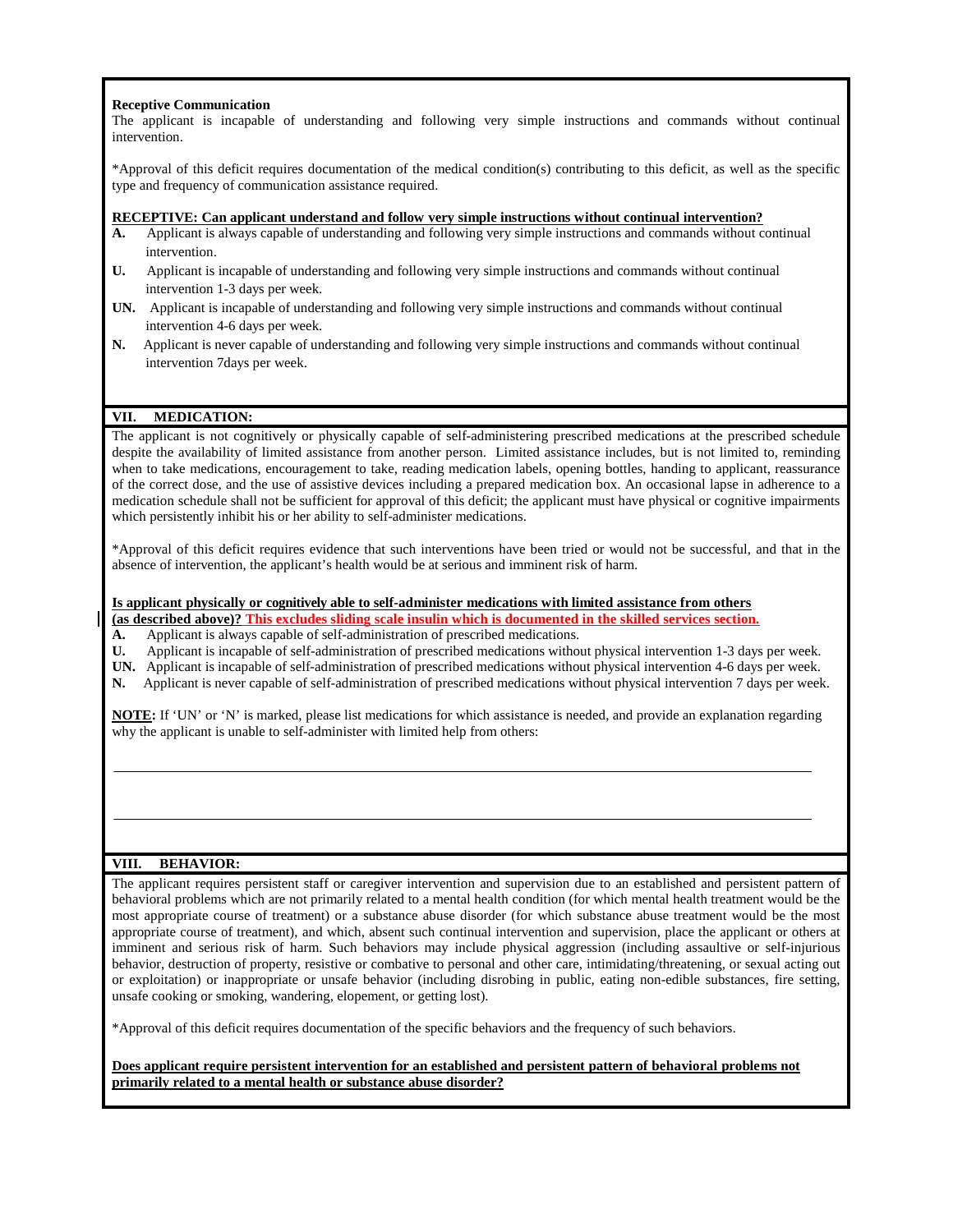- **A.** Applicant always requires persistent staff or caregiver intervention due to an established and persistent pattern of behavioral problems 7 days per week.
- **U.** Applicant requires persistent staff or caregiver intervention due to an established and persistent pattern of behavioral problems 4-6 days per week.
- **UN.** Applicant requires persistent staff or caregiver intervention due to an established and persistent pattern of behavioral problems 1-3 days per week.
- **N.** Applicant never requires persistent intervention due to an established and persistent pattern of behavioral problems.

**NOTE**: If 'A' or 'U' is marked, please specify the behavioral problems requiring continual staff or caregiver intervention:

#### **Skilled Nursing or Rehabilitative Services**

The applicant requires daily skilled nursing or rehabilitative services at a greater frequency, duration, or intensity than, for practical purposes, would be provided through daily home health visits.

Approval of such skilled nursing or rehabilitative services requires a physician's order and other documentation as specified in the PAE. Level 2 reimbursement for rehabilitative services and acuity points for such rehabilitative services shall not be approved for chronic conditions, exacerbations of chronic conditions, weakness after hospitalization, or maintenance of functional status, although the NF shall be required to ensure that appropriate services and supports are provided based on the individualized needs of each resident.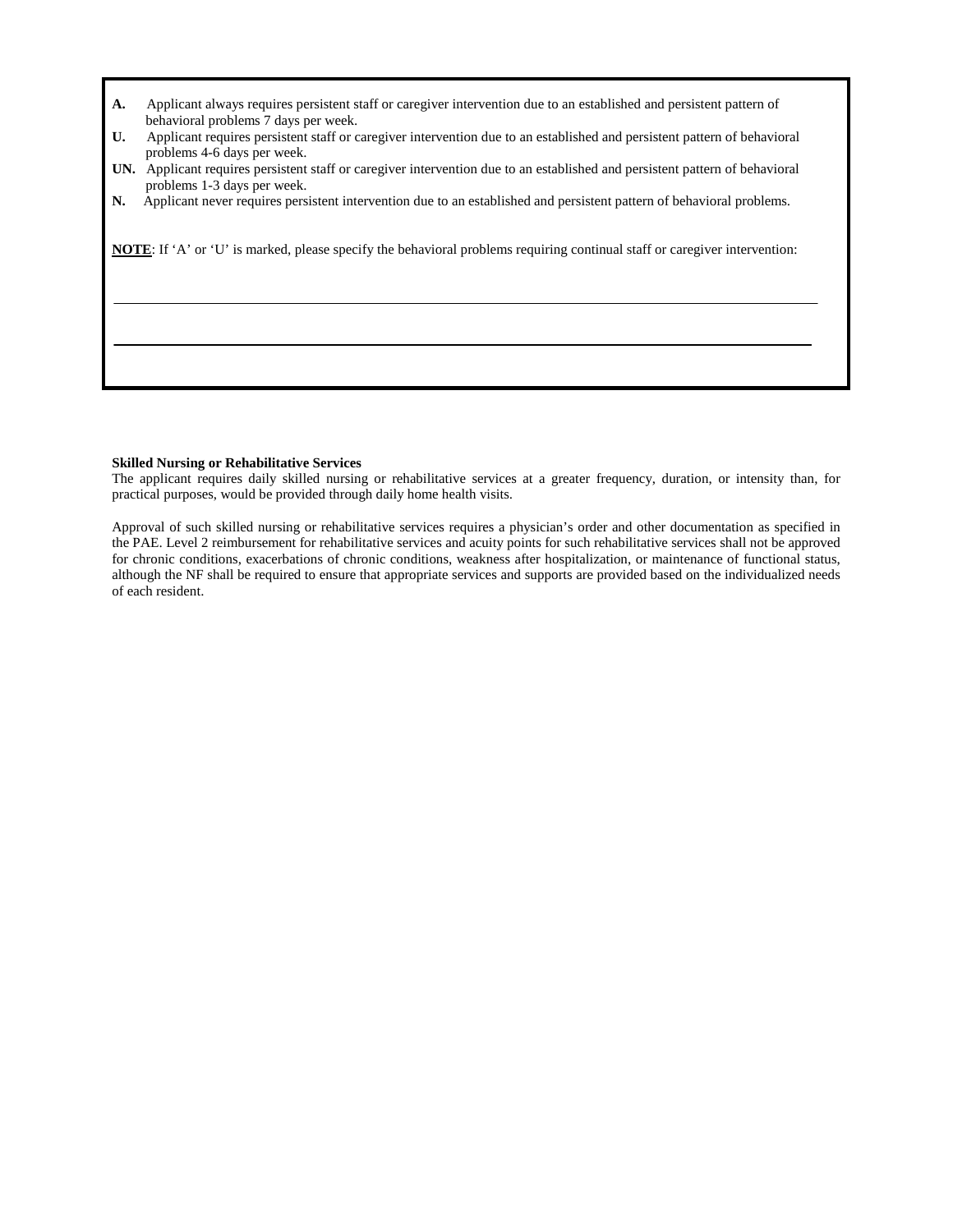# **SKILLED NURSING & REHABILITATIVE SERVICES** (Check all that apply and indicate frequency needed):

Reimbursement for Level 2 Nursing Facility Services requires specific supporting documentation for approval. The required supporting documentation is specified below *in italics* for *each* skilled or rehabilitative service. The specified documentation must be submitted with the PAE. \*TennCare does not provide reimbursement for rehabilitative services (see below) for chronic conditions, exacerbations of chronic conditions, or weakness after hospitalization. Rehabilitative services for maintenance of functional status (e.g., routine range of motion exercises, stand-by assistance during ambulation, or applications of splints/braces) are not considered skilled level services.

|             |                                                                                                                                                                                                                                                                                              | <b>DURATION</b>                       |                                     |
|-------------|----------------------------------------------------------------------------------------------------------------------------------------------------------------------------------------------------------------------------------------------------------------------------------------------|---------------------------------------|-------------------------------------|
| <b>NEED</b> | <b>SERVICE</b>                                                                                                                                                                                                                                                                               | <b>Requested</b><br><b>Start Date</b> | <b>Requested</b><br><b>End Date</b> |
|             | Wound Care for Stage 3 or 4 decubitus<br>Physician's order and Wound Assessment (describing characteristics and measurements)                                                                                                                                                                |                                       |                                     |
|             | Other Wound Care (i.e., infected or dehisced wounds)<br>Physician's order and Wound Assessment (describing characteristics and measurements)                                                                                                                                                 |                                       |                                     |
|             | Injections, sliding scale insulin<br>Physician's order for Sliding Scale protocol and Blood Glucose Monitoring Log                                                                                                                                                                           |                                       |                                     |
|             | Injections, other: IV, IM<br>Physician's Orders - Specify Frequency and Duration                                                                                                                                                                                                             |                                       |                                     |
|             | Intravenous fluid administration<br>Physician's Orders - Specify Frequency and Duration                                                                                                                                                                                                      |                                       |                                     |
|             | Isolation precautions<br>Lab report with organism and diagnosis to support isolation                                                                                                                                                                                                         |                                       |                                     |
|             | *Occupational Therapy by OT or OT assistant<br>Physician's Orders and OT Evaluation - Specify Frequency, Duration, and Diagnosis                                                                                                                                                             |                                       |                                     |
|             | *Physical Therapy by PT or PT assistant<br>Physician's Orders and PT Evaluation - Specify Frequency, Duration, and Diagnosis                                                                                                                                                                 |                                       |                                     |
|             | Teaching Catheter/Ostomy care<br>Skilling for new catheter/Ostomy only - Specify teaching plan                                                                                                                                                                                               |                                       |                                     |
|             | Teaching self-injection<br>Skilling for new diabetics only - Specify teaching plan                                                                                                                                                                                                           |                                       |                                     |
|             | <b>Total Parenteral nutrition</b><br>Physician's Orders                                                                                                                                                                                                                                      |                                       |                                     |
|             | Tube feeding, enteral<br>Physician's Orders                                                                                                                                                                                                                                                  |                                       |                                     |
|             | Peritoneal Dialysis<br>Physician's Orders                                                                                                                                                                                                                                                    |                                       |                                     |
|             | PCA Pump<br>Physician's Orders                                                                                                                                                                                                                                                               |                                       |                                     |
|             | New tracheostomy or old tracheostomy requiring suctioning through the<br>tracheostomy multiple times per day at less frequent intervals, i.e., < every 4 hours<br>Physician's Orders, including date of tracheostomy and documentation of frequency of<br>suctioning required, if applicable |                                       |                                     |
|             | Other<br>If other requests, submit supporting documentation.                                                                                                                                                                                                                                 |                                       |                                     |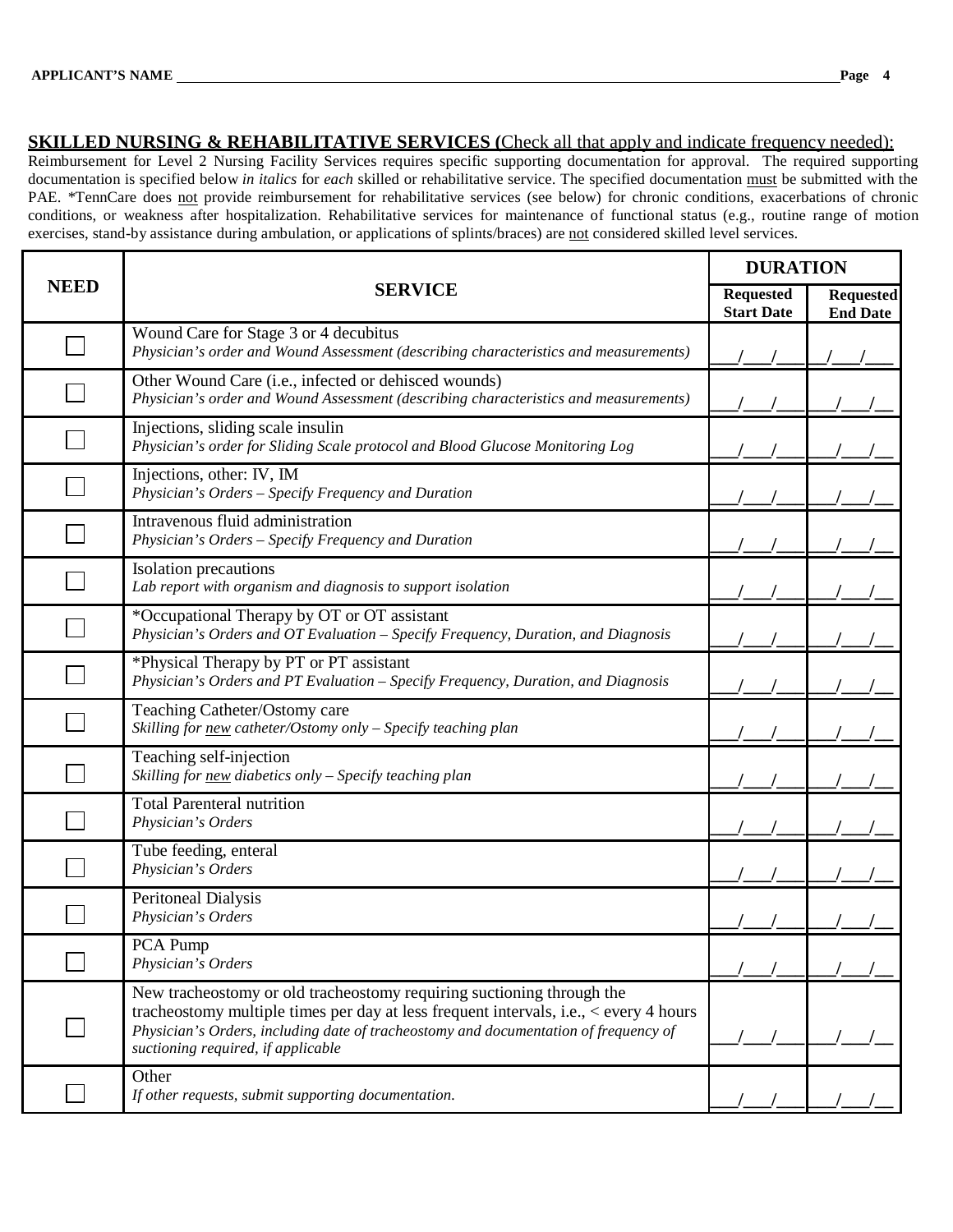# **ENHANCED RESPIRATORY CARE RATES**

Reimbursement for Level 2 Nursing Facility Services at one of the Enhanced Respiratory Care rates (and an HCBS Cost Neutrality Cap based on eligibility for such enhanced level of reimbursement) is limited to persons who meet specified medical eligibility criteria below. Approval of CV or TS reimbursement (or a Cost Neutrality Cap based on eligibility for such enhanced level of reimbursement) requires specific supporting documentation. The required supporting documentation is specified below for each rate. Documentation requirements may be modified for purposes of a Cost Neutrality Cap Determination, *as noted in italics below*. The specified documentation must be submitted with the PAE and/or Cost Neutrality Determination, as applicable.

| <b>Chronic Ventilator Services - Provide all of the following:</b><br>• Documentation which demonstrates that the person is ventilator dependent for at least 12 hours each day with an<br>invasive patient end of the circuit (i.e., tracheostomy cannula)<br>• A physician's order for ventilator care (For Cost Neutrality, submit the physician's order for nursing services.)<br>• A detailed treatment plan developed with input and participation from a pulmonologist or physician with<br>experience in ventilator care signed by the treating physician or a licensed respiratory care practitioner who will<br>oversee the ventilator care (For Cost Neutrality, submit the care plan for home-based nursing services.)<br>NOTE: Reimbursement for NF services at the CV rate can be made only to NFs that meet standards of care for<br>delivery of ventilator services, as set forth in TennCare Rules.                                                                                                                                                                                                                                                                                                                                                                              |
|---------------------------------------------------------------------------------------------------------------------------------------------------------------------------------------------------------------------------------------------------------------------------------------------------------------------------------------------------------------------------------------------------------------------------------------------------------------------------------------------------------------------------------------------------------------------------------------------------------------------------------------------------------------------------------------------------------------------------------------------------------------------------------------------------------------------------------------------------------------------------------------------------------------------------------------------------------------------------------------------------------------------------------------------------------------------------------------------------------------------------------------------------------------------------------------------------------------------------------------------------------------------------------------------------|
| Frequent Tracheal Suctioning - Provide all of the following:<br>• Documentation which demonstrates that the person has a functioning tracheostomy requiring suctioning through<br>the tracheostomy at a minimum, multiple times per 8-hour shift. The suctioning must be required to remove<br>excess secretions and/or aspirate from the trachea, which cannot be removed by the patient's spontaneous effort.<br>(Suctioning of the nasal or oral cavity does not qualify for this higher level of reimbursement.)<br>A physician's order for tracheal suctioning (For Cost Neutrality, submit the physician's order for nursing services<br>$\bullet$<br>to perform tracheal suctioning.)<br>• A detailed treatment plan signed by the treating physician, licensed registered nurse, or licensed respiratory<br>professional who will oversee the intensive respiratory care (For Cost Neutrality, submit the care plan for home-<br>based nursing services to perform tracheal suctioning.)<br>• If some of the care is performed by family members or other caregivers, submit detailed documentation of the care<br>provided by family members or other caregivers, in addition to physician's orders and a nursing care plan for<br>services performed by a registered or licensed nurse. |
| NOTE: The NF must ensure the availability of necessary equipment, supplies, and appropriately trained and licensed<br>nurses or licensed respiratory care practitioners to perform the specified tasks.                                                                                                                                                                                                                                                                                                                                                                                                                                                                                                                                                                                                                                                                                                                                                                                                                                                                                                                                                                                                                                                                                           |